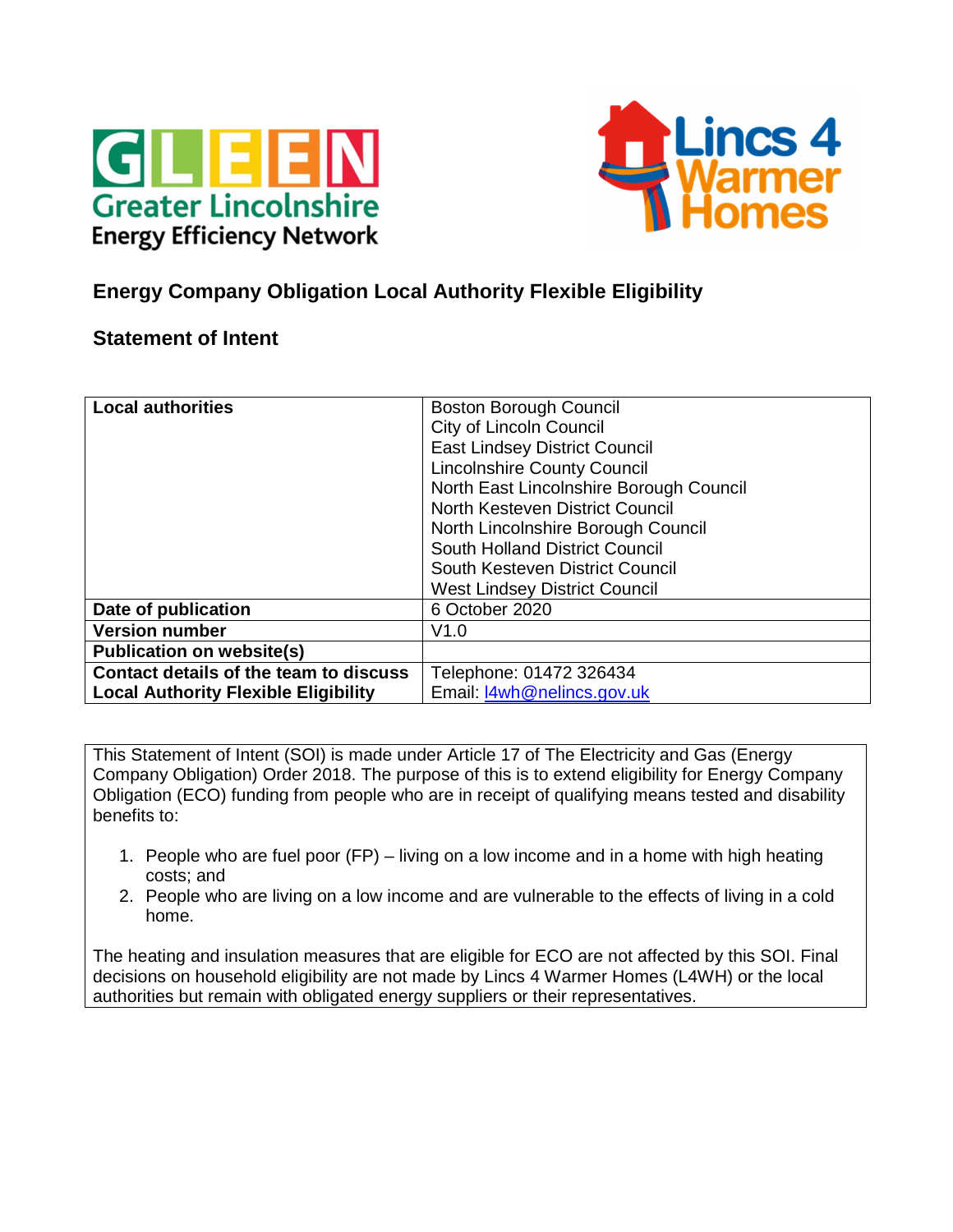#### 1. INTRODUCTION

- 1.1 The Energy Company Obligation (ECO) is an obligation placed upon larger energy companies by the Government to help households reduce their energy bills and associated carbon emissions. Recent changes to ECO have enabled obligated energy companies to achieve up to a quarter of their affordable warmth targets working in conjunction with local authorities through ECO flexible eligibility.
- 1.2 The Greater Lincolnshire Energy Efficiency Network (GLEEN) is a partnership of the seven district and two unitary councils and Lincolnshire County Council under which domestic energy efficiency schemes are delivered across the Greater Lincolnshire area. GLEEN projects aim to maximise government Energy Company Obligation (ECO) and other grant opportunities that are available for energy efficiency and heating measures for residents. Our response has been to create Lincs 4 Warmer Homes (L4WH).
- 1.3 GLEEN will maintain a framework of installers and managing agents who have access to ECO funding from the obligated energy supplier(s). Installers who sign up to the framework will enter in to a concession contract with North East Lincolnshire Council and need to have demonstrated that they meet certain quality criteria and agree to undertake work in prescribed timescales dependent upon the measure being installed and the household circumstances. Greater Lincolnshire authorities shall only promote the use of installers who are signed up to this framework.
- 1.4 GLEEN recognises that a considerable number of people are adversely affected by living in a cold home – both households in fuel poverty and those who are on low-income and are susceptible to living in a cold home. ECO has a set of national eligibility criteria based upon receipt of a qualifying means tested or disability benefit.
- 1.5 This Statement of Intent (SOI) has been developed to enable GLEEN to participate in ECO flexible eligibility. It sets out the criteria participating Greater Lincolnshire authorities will use in making declarations under flexible eligibility and the delivery arrangements in place, in line with the guidance to local authorities issued by the Department for Business, Energy & Industrial strategy (BEIS) in February 2019. Declarations are required by the energy suppliers in order for them to claim the measure(s) as eligible for ECO.
- 1.6 When the local Authority makes a declaration it is not a guarantee that particular measure(s) will be installed. The final decision will rest with the energy suppliers or their managing agents and installers who will take into account a number of factors:
	- Survey carried out by energy suppliers' installers and installation costs calculated
	- The energy savings that can be achieved for a property, and
	- Whether energy suppliers have achieved their targets or require further measures to meet their ECO targets.
- 1.7 The final decision on whether a household is successful in receiving an ECO measure(s) is made by the energy company, their agents or installers. The local authorities are not responsible for making any final decisions on which households receive measures. By utilising the range of installers and managing agents on the L4WH framework GLEEN hopes to maximise the chance that measures can be installed.
- 1.8 Where homes are rented from a private sector landlord the ECO measures the household may qualify for depends on the (EPC) rating:
	- a) Properties with an EPC rating from A to E, where a household is deemed to be living in fuel poverty (FP) or living on a low income and vulnerable to the cold (LIVC), may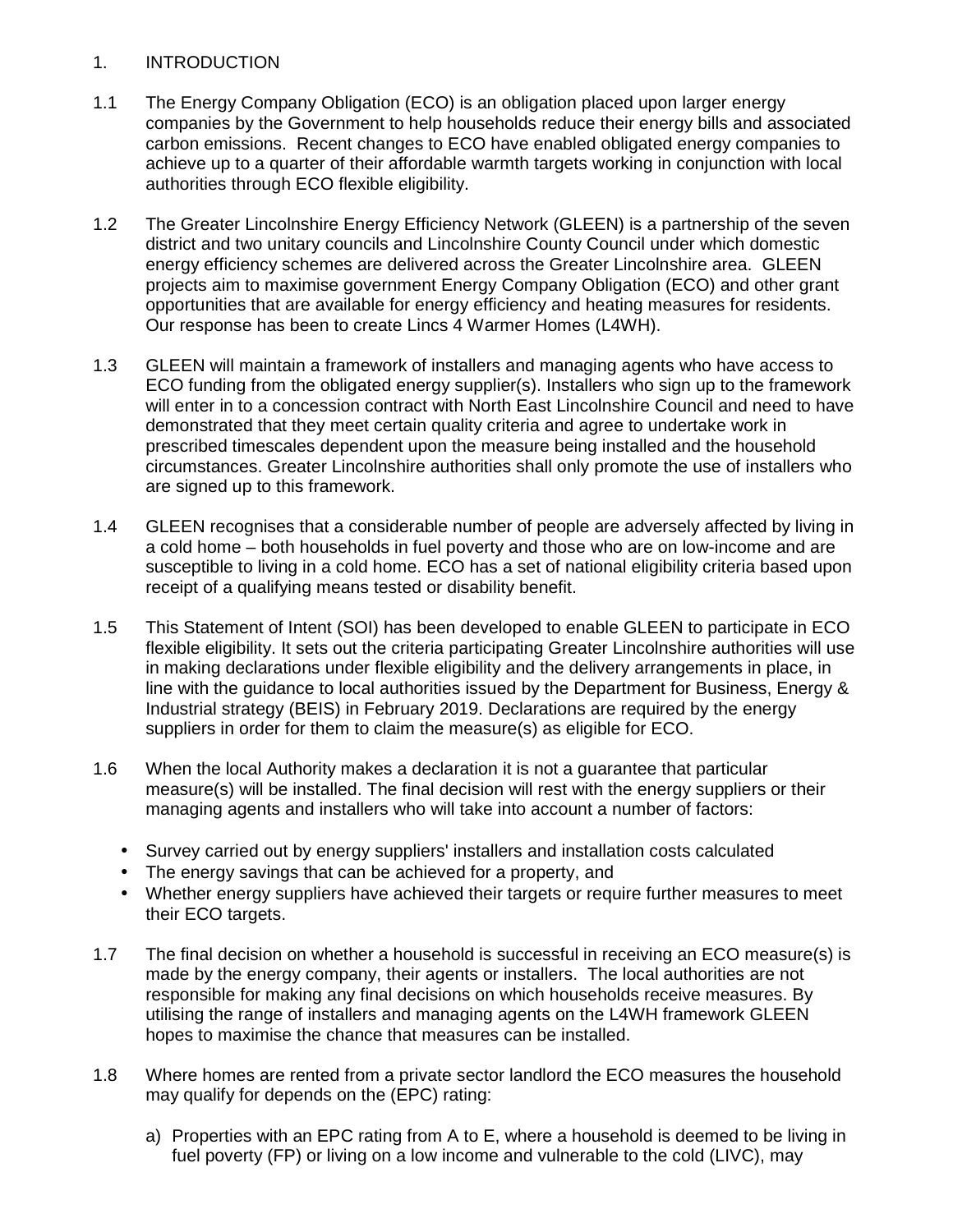qualify for insulation measures, first-time heating installation and heating upgrades in conjunction with an insulation measure other than loft insulation, but not for replacing or repairing broken heating systems.

b) EPC F or G rated properties or those without a valid EPC, where a household is deemed to be living in FP or living on a LIVC may qualify for solid wall insulation, firsttime heating installation and or a renewable heating measure only.

Residents living in private rented homes where the property has an EPC rating of F or G who require measures other than solid wall insulation should contact their local housing authority to discuss taking action under other regulations.

#### 2. ELIGIBLE HOUSEHOLDS

- 2.1 GLEEN intends to identify households that may benefit from the installation of measures under ECO and ECO flexible eligibility, i.e. households living in FP or living on a LIVC.
- 2.2 GLEEN will undertake general promotion and marketing of the L4WH scheme across the Greater Lincolnshire area. Enquiries from householders or others on their behalf shall be directed to L4WH through North East Lincolnshire Borough Council's regeneration partner, ENGIE Ltd.
- 2.3 Participating local authorities may also undertake mailings or use other means to contact households that they believe might be eligible direct. This could be followed up by one of the installers or managing agents on the L4WH framework visiting homes.
- 2.4 Fuel Poverty (FP) Low Income High Cost (LIHC)
	- 2.4.1 Households in receipt of qualifying income or disability related benefits are deemed to be on low income and eligible for ECO. For those who are not on the right benefits, GLEEN will use the income levels for different household compositions in the Department of Business, Energy and Industrial Strategy (BEIS) guidance<sup>1</sup> below to determine if they are nevertheless in fuel poverty (FP) according to the Low Income High Cost (LIHC) definition and, therefore, eligible for the local authority flexible eligibility element of ECO. Residents may also be separately referred for a benefit entitlement assessment.

| <b>Household Composition</b> | <b>Income (2019)</b> |
|------------------------------|----------------------|
| 1 Adult                      | £9,300               |
| 1 Adult and 1 Child          | £12,200              |
| 1 Adult and 2 Children       | £15,000              |
| 1 Adult and 3 Children       | £18,000              |
| 1 Adult and 4+ Children      | £21,000              |
| 2 Adults                     | £15,200              |
| 2 Adults and 1 Child         | £18,200              |
| 2 Adults and 2 Children      | £21,000              |
| 2 Adults and 3 Children      | £24,100              |
| 2 Adults and 4+ Children     | £26,800              |

2.4.2 Household income is defined as income from all household members less housing costs. Income is from all sources including net earnings (after tax), income from

 $\overline{a}$ 

 $^1$  Energy Company Obligation: ECO3, 2018-22 Flexible Eligibility Guidance (BEIS, 2019).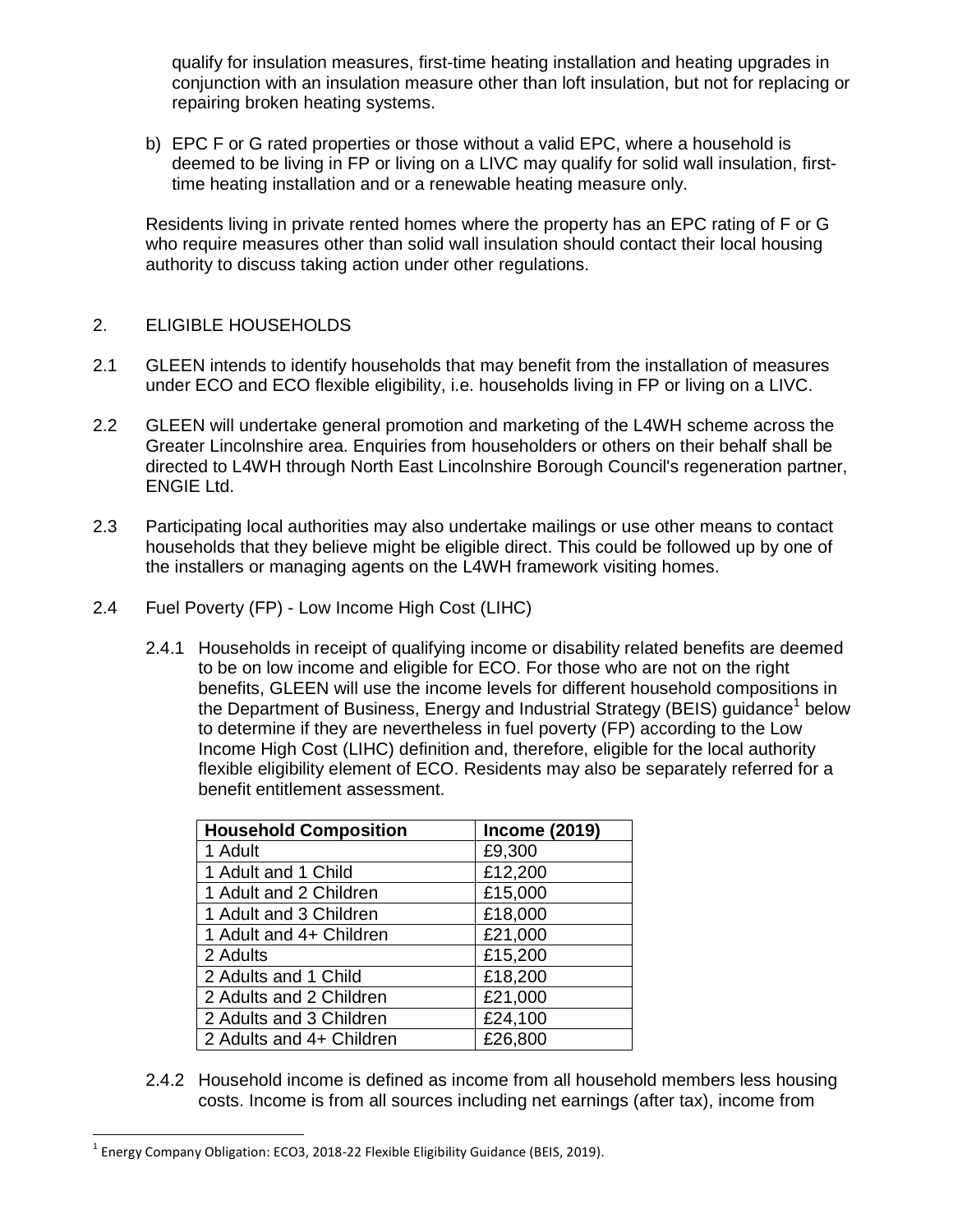savings and investments, pensions, all benefits (including housing benefit). Housing costs are defined as rent or mortgage, including ground rent and any reasonable service charges (e.g. for flats) and council tax payments.

2.4.3 Properties for which an Energy Performance Certificate (EPC) exists shall be deemed to high cost if the EPC is rated E, F or G. In the absence of an EPC or of it is rated D, then basic details about the household and the property shall be used to 'score' against the BEIS preferred questionnaire. Based on the information properties scoring 25 or more will be deemed to be high cost.

|                                           | Score                    |
|-------------------------------------------|--------------------------|
| At least one household member at home for |                          |
| most of the day                           |                          |
| Yes                                       | 1                        |
| <b>No</b>                                 | $\mathbf 0$              |
| <b>Number of bedrooms</b>                 |                          |
| 1                                         | $\mathbf 0$              |
| $\overline{2}$                            | $6\phantom{1}6$          |
| 3                                         | 12                       |
| $\overline{\mathbf{4}}$                   | 21                       |
| $5+$                                      | 27                       |
| <b>Property type</b>                      |                          |
| Purpose-built flat                        | $\mathbf 0$              |
| Converted flat                            | $\overline{\mathcal{A}}$ |
| Non-residential building                  | $\overline{4}$           |
| Mid-terrace house                         | $\overline{\mathbf{4}}$  |
| End-terrace house                         | 10                       |
| Semi-detached house                       | 10                       |
| Detached house                            | 20                       |
| <b>Year of construction</b>               |                          |
| Post 2002                                 | $\mathbf 0$              |
| 1991-2002                                 | 3                        |
| 1981-1990                                 | $\overline{\mathbf{4}}$  |
| 1975-1980                                 | $\overline{7}$           |
| 1965-1964                                 | 12                       |
| 1945-1964                                 | 13                       |
| 1919-1944                                 | 18                       |
| 1850-1918                                 | 24                       |
| Pre 1850                                  | 27                       |
| <b>Main heating fuel type</b>             |                          |
| Gas                                       | $\mathbf 0$              |
| Electric                                  | 20                       |
| Other                                     | 5                        |
| <b>Central heating</b>                    |                          |
| Central heating working                   | $\mathbf 0$              |
| Other                                     | 11                       |
| Electricity bill - method of payment      |                          |
| <b>Direct Debit</b>                       | $\mathbf 0$              |
| Pre-payment                               | $\,6$                    |
| Standard credit                           | $\overline{7}$           |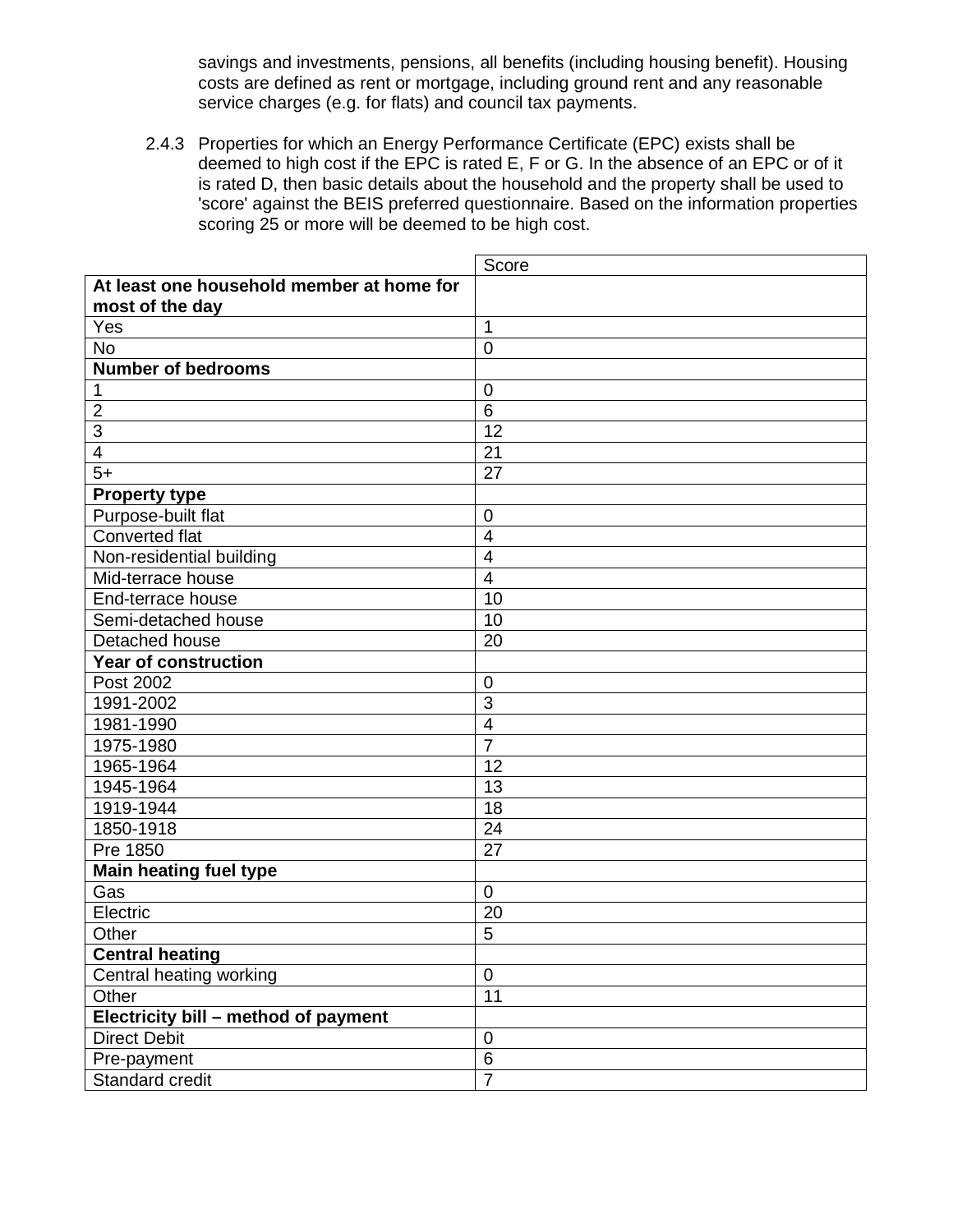#### 2.5 Low Income Vulnerable to the Cold (LIVC)

- 2.5.1 Low income will be determined from the table above. If the home is also a high cost property the household will be eligible for ECO under the LIHC criteria. However, GLEEN recognises that certain individuals living in the household might have a requirement for higher heat levels or longer heating periods. This might be as a result of age, mobility restrictions or having a long term health condition or disability that makes them more susceptible to the cold than others. GLEEN has considered the BEIS ECO flexible eligibility guidance. Therefore, if the assessment tool determines that the home has a low (energy) cost, there might nevertheless be measure(s) eligible under ECO that can still be installed.
- 2.5.2 Measures will be covered through ECO flexible eligibility if one or more members of the household are in one of the following categories:
	- a) people with cardiovascular conditions
	- b) people with respiratory conditions (in particular, chronic obstructive pulmonary disease and childhood asthma)
	- c) people with mental health conditions
	- d) people with disabilities
	- e) people who are terminally ill
	- f) people with suppressed immune systems (e.g. from cancer treatment or HIV)
	- g) people who move in and out of homelessness
	- h) people with addictions
	- i) people who have attended hospital due to a fall
	- j) recent immigrants, asylum seekers and refugees (if living in private tenure)
	- k) people aged 70 or above
	- l) children aged below 5
	- m) pregnant women
- 2.6 Solid wall "in-fill" projects
	- 2.6.1 To increase economies of scale, solid wall insulation projects that include some households not eligible for ECO will be enabled to go ahead. Households not deemed to be in Fuel Poverty (FP) will be deemed eligible for support where they are co-located with a minimum percentage of households that are deemed to be or are on a low income and vulnerable to the cold (LIVC).

| Property type                | Local authority declaration<br>requirements | In-fill available                     |
|------------------------------|---------------------------------------------|---------------------------------------|
|                              |                                             |                                       |
| Project consisting of a pair | At least one of the two                     | The other private property to         |
| of semi-detached houses or   | properties must be declared                 | which it is directly adjoined is      |
| bungalows, or a building     | by the LA as FP or LIVC (i.e.               | eligible for solid wall insulation.   |
| containing no more than      | 50% of the properties are FP                | This is known as the in-fill          |
| two domestic premises.       | or LIVC).                                   | property.                             |
| Project consisting of any    | All properties that are                     | The in-fill properties in the project |
| premises that are contained  | receiving a LA Flex measure                 | are eligible for solid wall           |
| in the same building (e.g.   | must be covered by a                        | insulation, provided they are         |
| flats), immediately adjacent | declaration. This applies to                | either in the same building, an       |
| buildings (eg neighbouring   | LIVC, FP and infill properties.             | immediately adjacent building or      |
| properties) or in the same   | Up to 50% of total FP or LIVC               | in the same terrace as the ones       |
| terrace.                     | combined properties within                  | identified as FP or LIVC.             |
|                              | the project can receive a                   |                                       |
|                              | measure.                                    |                                       |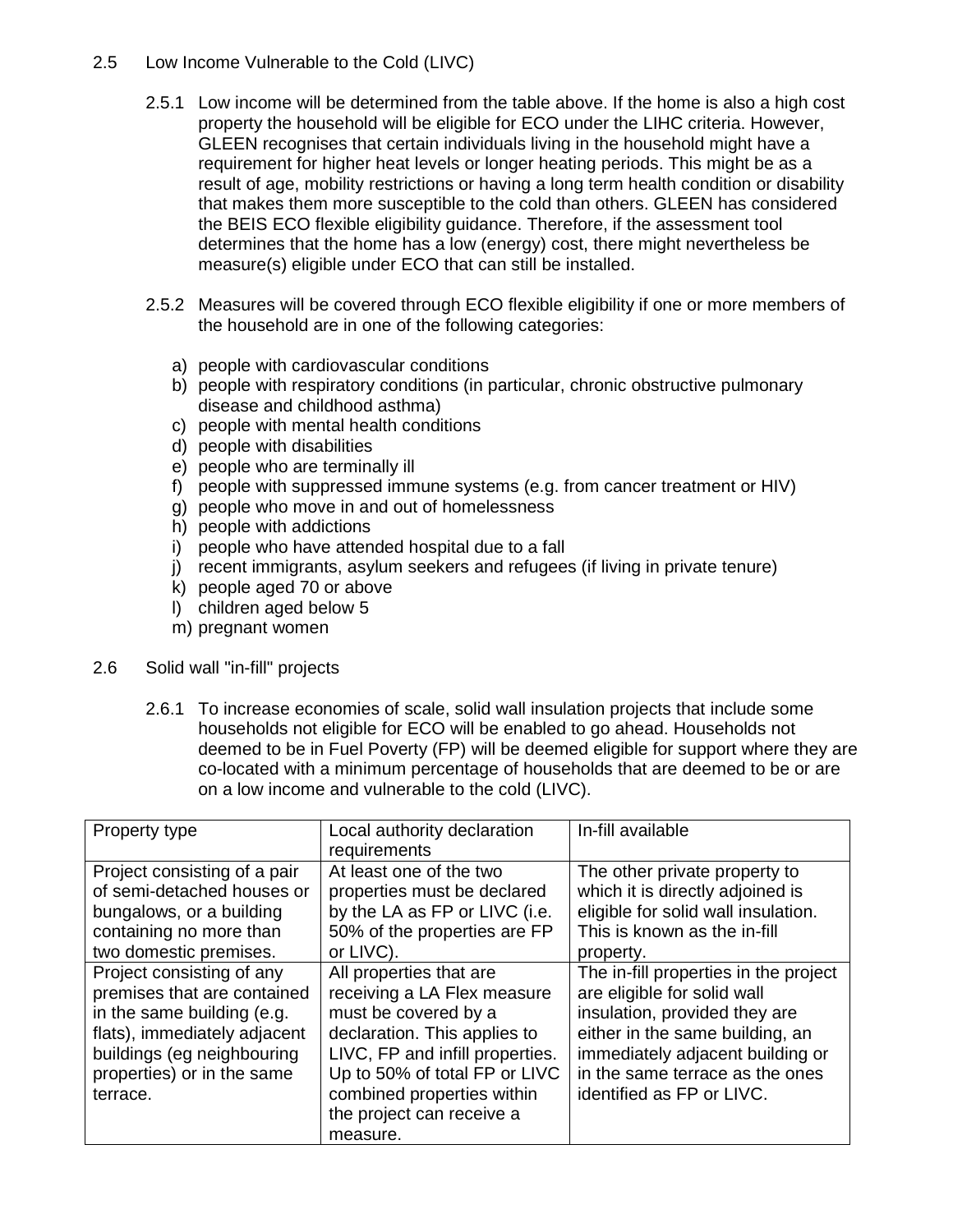#### 3. ACTING ON BEHALF OF ANOTHER LOCAL AUTHORITY

- 3.2 The following local authorities may delegate to one or both of North East Lincolnshire Borough Council and North Lincolnshire Borough Council to provide declarations for households in their respective administrative area:
	- Boston Borough Council
	- City of Lincoln Council
	- East Lindsey District Council
	- North Kesteven District Council
	- South Holland District Council
	- South Kesteven District Council
	- West Lindsey District Council

North East Lincolnshire Borough Council may delegate to North Lincolnshire Borough Council to provide declarations for households in their administrative area

North Lincolnshire Borough Council may delegate to North East Lincolnshire Borough Council to provide declarations for households in their administrative area

Each participating local authority has signed the SOI to this effect.

This does not preclude energy conservation authorities issuing declarations under this SOI themselves. Where an installer has not been approved to work on the L4WH scheme the right to not issue a declaration is reserved.

#### 4. JOINT STATEMENT OF INTENT

- 4.1 This is a joint Statement of Intent (SOI) developed by GLEEN to have effect across Greater Lincolnshire. The local authorities listed below are signatories and will be using the criteria set out to declare flexible eligibility in their district area:
	- Boston Borough Council
	- City of Lincoln Council
	- East Lindsey District Council
	- North East Lincolnshire Borough Council
	- North Kesteven District Council
	- North Lincolnshire Borough Council
	- South Holland District Council
	- South Kesteven District Council
	- West Lindsey District Council
- 4.2 Lincolnshire County Council is a signatory supporting the partnership and party to the Partnership Agreement overseeing the L4WH framework and concession contracts; but it is not an energy conservation authority and so would not be providing declarations.
- 4.3 Individual local authorities may develop and publish separate SOIs for bespoke schemes local to their area.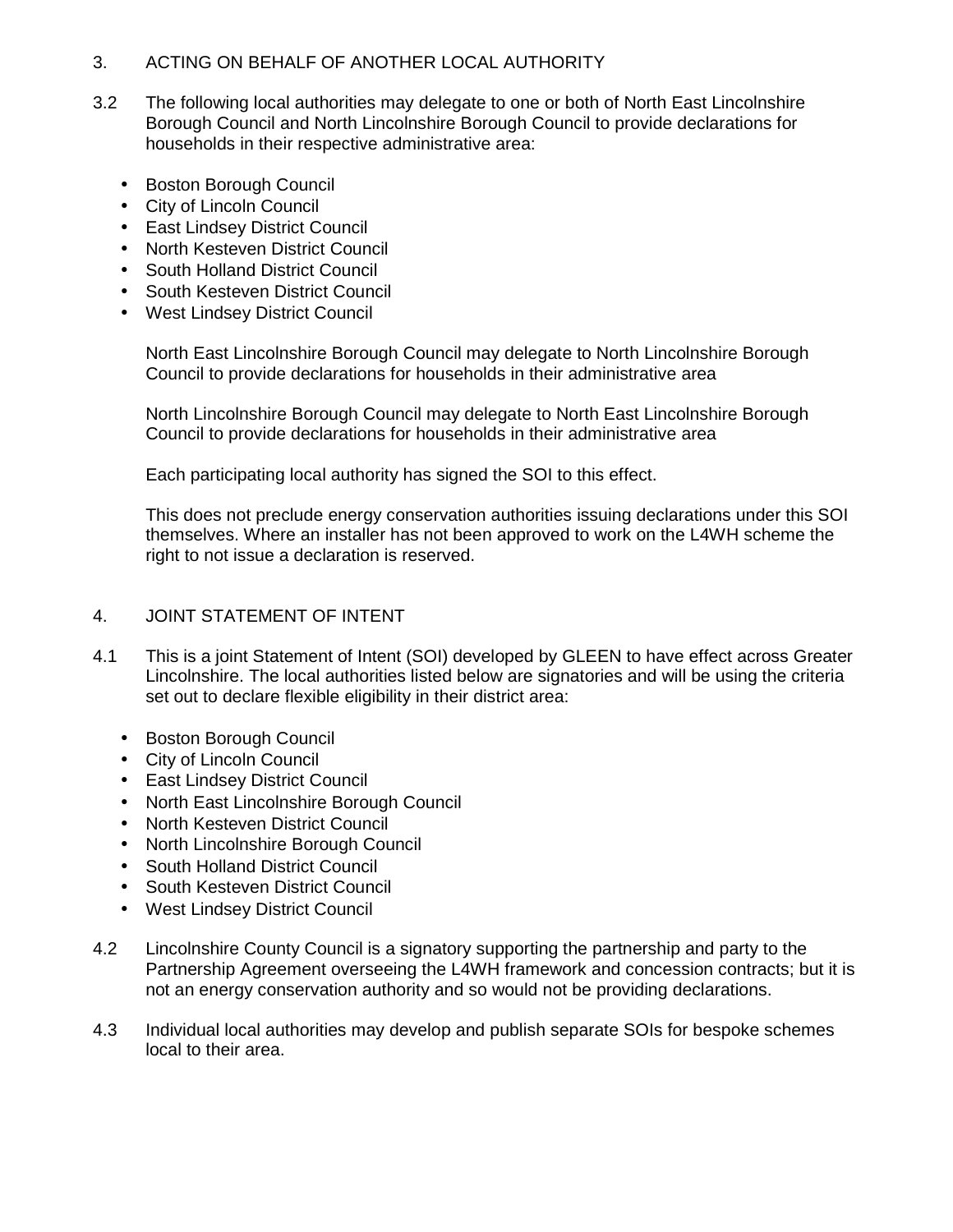#### 5. GOVERNANCE

- 5.1 There is central administration of L4WH that provides a single point of contact for residents providing the reassurance and certainty to apply for measures from a trustworthy source. This function is provided by North East Lincolnshire Borough Council's delivery partner, ENGIE Ltd., who will process all applications for L4WH initiatives whether they are using ECO funding or other funding sources secured by GLEEN.
- 5.2 L4WH manages all referrals received, carries out eligibility checks, completes the required ECO paperwork and manages relationships with a range of funders and installers appointed to work on L4WH projects. L4WH will gather evidence collected by installers to demonstrate eligibility for ECO through the SOI and prepare declarations for issue by the relevant local authority. Declarations will be signed by an authorised officer on behalf of the participating local authorities.
- 5.4 All projects are overseen by GLEEN which meets on a quarterly basis and it shall review this SOI as necessary. The L4WH framework is led by North East Lincolnshire Borough Council. It has put in place a Partnership Agreement with Lincolnshire County Council and North Lincolnshire Borough Council to oversee the framework and concession contracts entered in to through the framework, including data ownership and protection arrangements. An operational group made up of a key officer from each of the two unitary authorities and the county council shall work closely to oversee and direct day to day activities.

#### 6. REFERRALS

- 6.1 All potentially eligible households will apply through L4WH. Householders can apply directly by contacting ENGIE Ltd, or can be referred for an assessment.
- 6.2 L4WH advisors will check eligibility and householders will be asked to agree to a verbal statement, to confirm they meet qualification criteria and give permission for their data to be shared as needed with the local authorities and contractors, in line with the General Data Protection Regulations (GDPR).
- 6.3 GLEEN facilitates a referral network of agencies such as charities, health care providers and community groups in order make those who need the support most aware of the funding and how to apply.
- 6.4 Heating and insulation installers can submit households they believe to be eligible under local authority flexible eligibility for an assessment which will be undertaken by ENGIE Ltd. There is a secure referral process to enable this.
- 6.5 Once the declaration has been signed, it will be passed from ENGIE Ltd to the installer undertaking the works.

### 7. EVIDENCE, MONITORING AND REPORTING

7.1 Information that is required to confirm eligibility is set out on a L4WH enquiry or referral form. Evidence will be sought, obtained wherever possible by the installer with support from the participating local authority where needed. Each applicant will be required to sign a declaration stating that the information they have supplied is correct.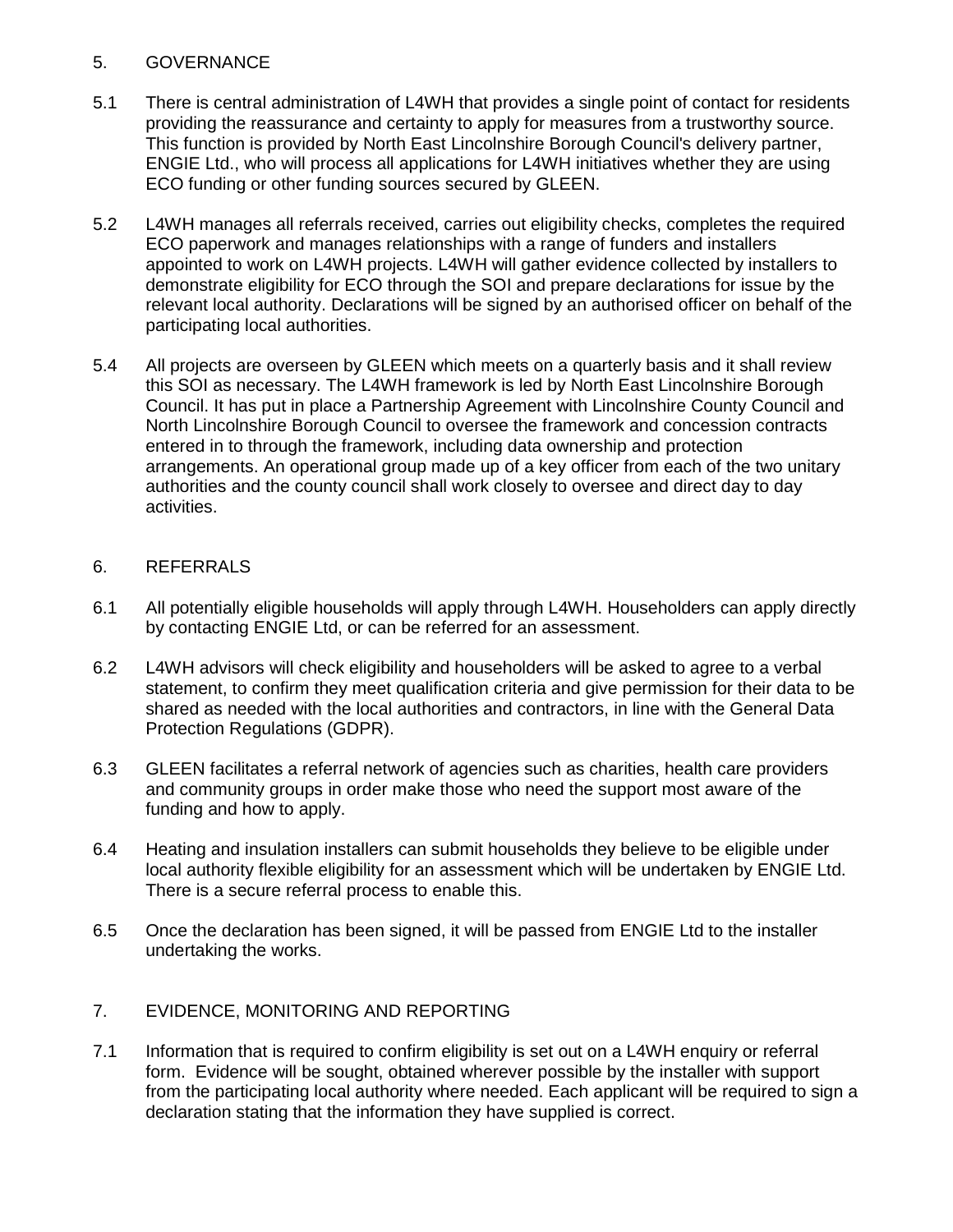- 7.2 L4WH will hold paper and electronic copies of all documents relating to each application including any evidence supplied by the applicant. All applications will be recorded on a secure system in line with data protection rules. Each local authority will have access to the data relating to their area. The L4WH operational group will review ten per cent of applications for accuracy and compliance with the qualifying criteria. A high level of noncompliance will trigger a review of the Flexible Eligibility process.
- 7.3 Data will be collected on each potential applicant through the governance processes described above and in line with a privacy notice and an information sharing agreement between all participating local authorities.
- 7.4 GLEEN's approved installers to deliver its L4WH scheme will be required to collate information on behalf of GLEEN for monitoring, evaluation, evidence and reporting on a quarterly basis. An annual report will be submitted to BEIS detailing the success of the programme including:
	- Targeted households
	- Number of referrals
	- Referral routes
	- Eligibility criteria
	- Number of successful outcomes
	- Barriers
	- Energy efficiency measures supported

The information detailed in the report will assist BEIS to review the success of flexible eligibility, if it is achieving its objectives of targeting households living in fuel poverty or who are living on a low income and are vulnerable to the effects of living in a cold home.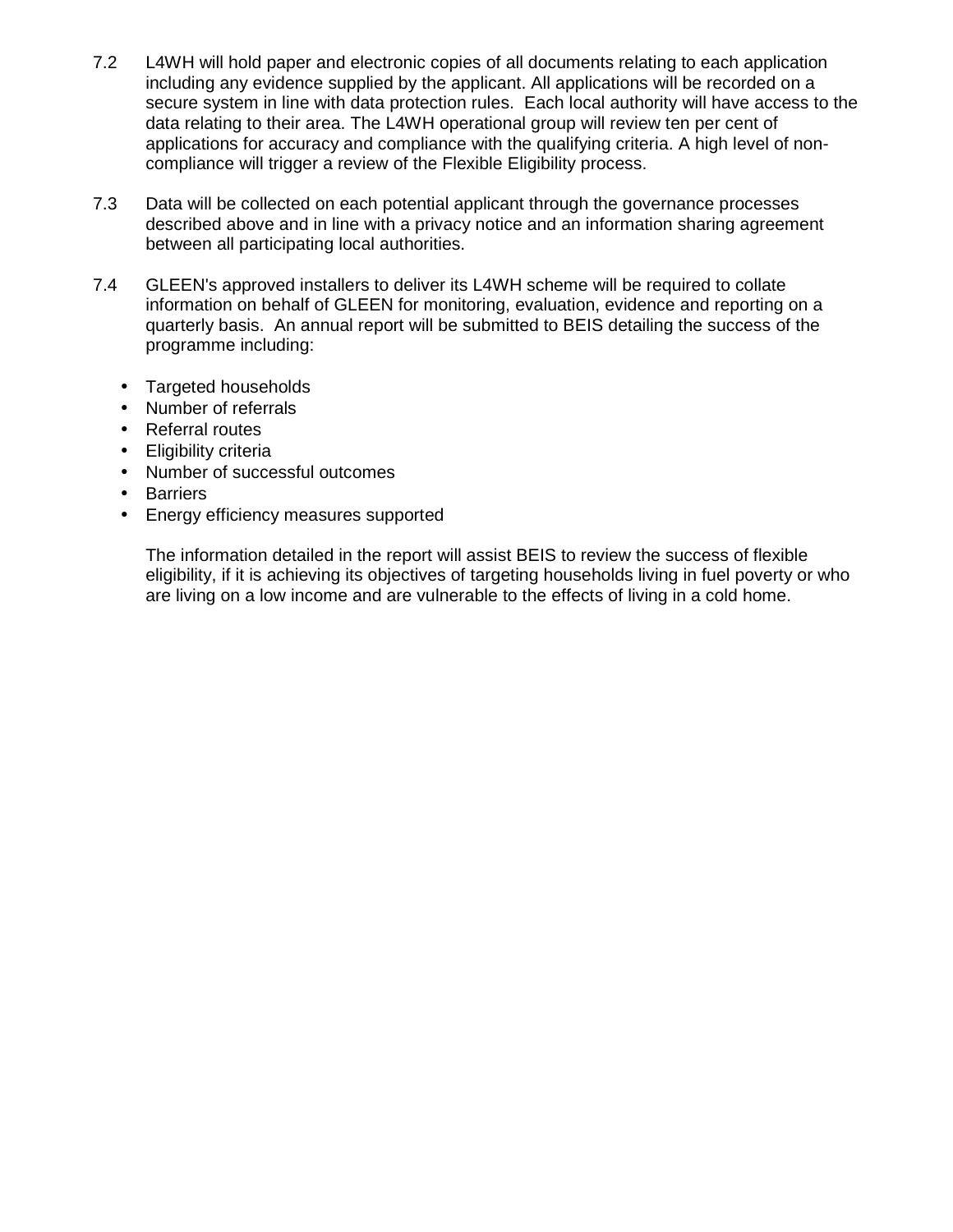## 8. SIGNATURES

|                                                | Signature  | Name and Title                                         | Date              |
|------------------------------------------------|------------|--------------------------------------------------------|-------------------|
| Boston Borough<br>Council                      |            | <b>Michelle Sacks</b><br><b>Deputy Chief Executive</b> | 17 August 2020    |
|                                                |            | (Places)                                               |                   |
| City of Lincoln<br>Council                     |            | Angela Andrews<br><b>Chief Executive</b>               | 28 July 2020      |
|                                                |            |                                                        |                   |
| East Lindsey<br><b>District Council</b>        |            | Alison Penn<br><b>Deputy Chief Executive</b>           | 6 October 2020    |
|                                                |            | (People)                                               |                   |
| <b>North East</b><br>Lincolnshire              |            | <b>Clive Tritton</b><br>Interim Director for           | 23 September 2020 |
| <b>Borough Council</b>                         |            | <b>Economy and Growth</b>                              |                   |
| North Kesteven<br><b>District Council</b>      |            | <b>Philip Roberts</b>                                  | 29 September 2020 |
|                                                |            | <b>Deputy Chief Executive</b>                          |                   |
| <b>North</b><br>Lincolnshire                   |            | Simon Green<br><b>Deputy Chief Executive</b>           | 14 September 2020 |
| <b>Borough Council</b>                         |            | and Executive Director of<br>Commercial                |                   |
| South Holland                                  |            | <b>Christine Marshall</b>                              | 1 October 2020    |
| <b>District Council</b>                        | CA Mashall | <b>Executive Director</b><br>Growth and                |                   |
| South Kesteven                                 |            | Commercialisation<br>Paul Thomas                       | 11 August 2020    |
| <b>District Council</b>                        |            | <b>Strategic Director for</b>                          |                   |
|                                                |            | Growth                                                 |                   |
| <b>West Lindsey</b><br><b>District Council</b> |            | <b>lan Knowles</b><br><b>Chief Executive</b>           | 6 August 2020     |
|                                                |            |                                                        |                   |
|                                                |            |                                                        |                   |

Lincolnshire County Council is not an energy conservation authority issuing declarations under this SOI and has signed it in support and in its capacity on the L4WH partnership through the GLEEN Partnership Agreement between itself, North East Lincolnshire Borough Council and North Lincolnshire Borough Council.

| Wellbeing | Lincolnshire<br><b>County Council</b> | Pilen Garrod | <b>Glen Garrod</b><br><b>Executive Director of Adult</b><br>Care and Community | 14 August 2020 |
|-----------|---------------------------------------|--------------|--------------------------------------------------------------------------------|----------------|
|-----------|---------------------------------------|--------------|--------------------------------------------------------------------------------|----------------|